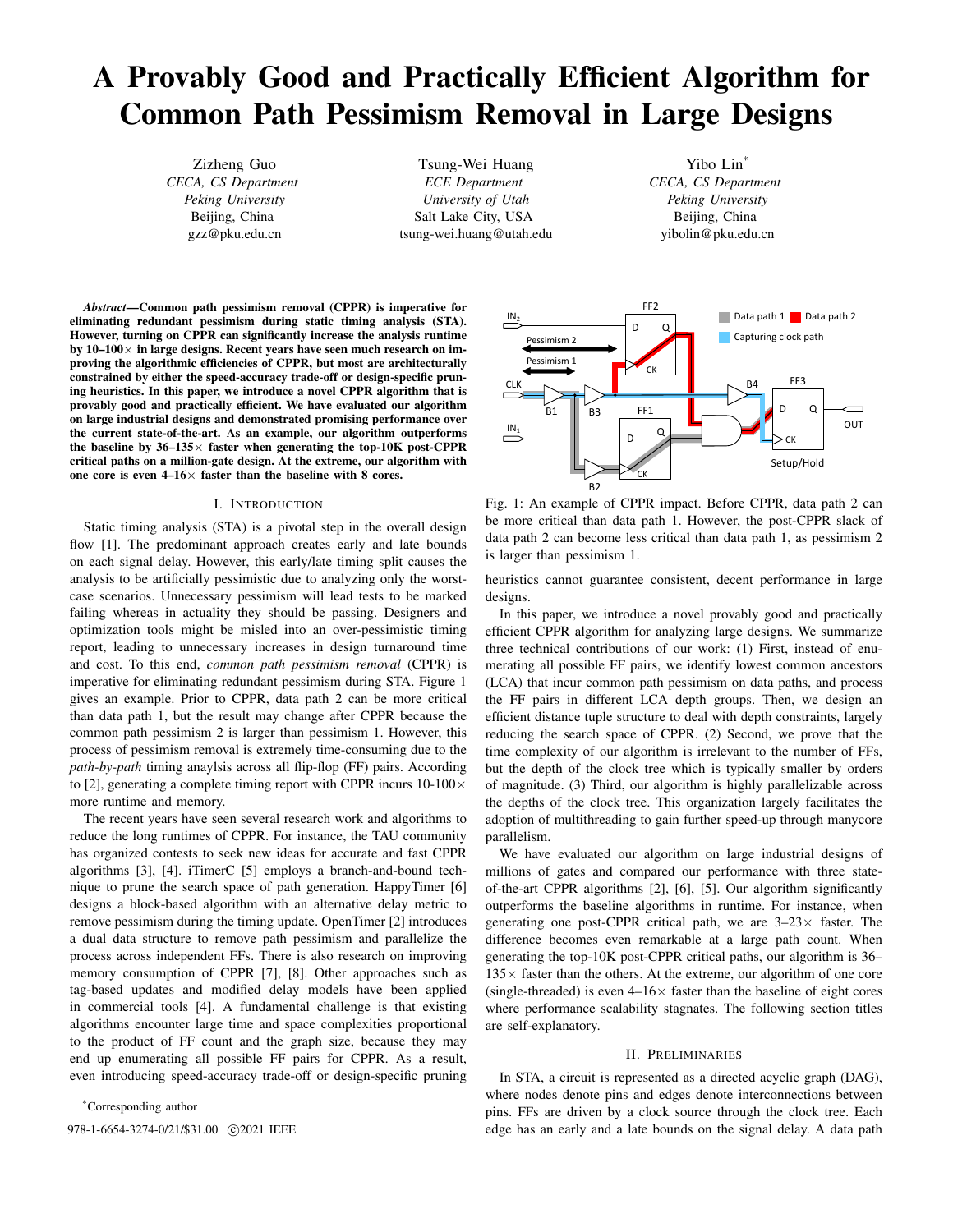

Fig. 2: When fixing the depth of LCA to be 1, we only care about these launching-capturing FF pairs:  $(c, d)$ ,  $(d, c)$ ,  $(a, b)$ ,  $(a, e)$ ,  $(b, a)$ ,  $(b, e), (e, a), (e, b)$ . We can then tell precisely for each launching FF the pessimism it will introduce when paired with any other capturing FF, namely the edges above Level 1 colored yellow in the figure.

starts from a launching FF or a primary input and ends at a capturing FF. The delay of a path is the sum of the edge delays along the path. We consider the setup and hold timing constraints [3], [4]:

**Definition 1.** We denote  $o_i$ ,  $d_i$  as the respective clock pin and the data pin of FF i. For a path p from  $o_1$  to  $d_2$ , the setup slack and the hold slack of  $p$  are defined as follows:

$$
slacksetup(p) = ratlate(o2) - atlate(o2)
$$
  
=  $atearly(o2) + Tclk - Tsetup - atlate(o1) - delaylate(p),$   

$$
slackhold(p) = atearly(o2) - ratearly(o2)
$$
  
=  $atearly(o1) + delayearly(p) - atlate(o2) - Thold.$  (1)

The definition of slack assumes a worst case of edge delays for each test. However, it introduces unnecessary pessimism because there can be a common segment between two clock paths (see Figure 1). To remove the pessimism, we add a credit to the slack as follows:

**Definition 2.** We define CPPR credit on clock tree node  $u$  as  $credit(u) = at^{\text{late}}(u) - at^{\text{early}}(u)$ . The credit for a path with launching FF u and capturing FF v is thus  $\text{credit}(LCA(u, v)).$ 

Then, the post-CPPR slack for a path  $p$  can be written as [3], [4],

$$
slack_{\text{CPPR}}^{\text{setup/hold}}(p) = slack^{\text{setup/hold}}(p) + credit(LCA(u, v)), \quad (2)
$$

where  $u = p \cdot \text{la} u = p \cdot \text{cap} FF$  and  $\text{succ}^{\text{setup/hold}}(p)$  is the pre-CPPR slack. With the above definitions, we formulate the common path pessimism removal problem as follows.

CPPR problem formulation [4]: *Given a circuit graph with updated delay values, timing constraints, and a number* k*, report the top-*k *post-CPPR critical paths.*

The key challenge of CPPR is that the credit is *path-specific* and it depends on the launching and capturing FFs. Different paths have different credits to add to the slack, even if they share the same launching or capturing FFs. Most previous work enumerate all FF pairs to find post-CPPR critical paths ended at a target capturing FF and then reduce the result to a top-k set [5], [6], [2]. However, the main drawback is that these algorithms may end up enumerating all FF pairs in the worst case, requiring long analysis runtimes to complete CPPR.

# III. ALGORITHMS

We propose a new CPPR algorithm to overcome the runtime challenges of CPPR by enumerating the LCA depths of launching FFs and capturing FFs, instead of a large amount of FF pairs. Figure 2 illustrates our motivation. By fixing a depth and then looking for all possible FF pairs pertaining to this LCA depth, we are able to precisely remove the pessimism and directly get the global top- $k$  post-CPPR critical paths.

TABLE I: Notations of our Algorithms

| Notation<br>Pessimism                                                  | Description                                             |  |  |  |  |  |  |  |
|------------------------------------------------------------------------|---------------------------------------------------------|--|--|--|--|--|--|--|
| $\left( \right)$<br>Removed                                            | The number of clock tree levels.                        |  |  |  |  |  |  |  |
| $at^{\text{early/late}}(u)$                                            | Early/late arrival time for clock tree node $u$ .       |  |  |  |  |  |  |  |
| $delay^{\text{early/late}}(u, v)$                                      | Early/late delay for edge $u \rightarrow v$ .           |  |  |  |  |  |  |  |
| Early<br>credit(u)                                                     | CPPR credit on clock tree node $u$ .                    |  |  |  |  |  |  |  |
| depth(u)<br>$\rightarrow$                                              | The depth of clock tree node $u$ .                      |  |  |  |  |  |  |  |
| $p. \vert \textit{auFF} / \textit{capFF}$<br>Late                      | The launching/capturing FF node of path $p$ .           |  |  |  |  |  |  |  |
| $f_d(u)$                                                               | The ancestor of node $u$ on clock tree with depth $d$ . |  |  |  |  |  |  |  |
| LCA(u, v)                                                              | The lowest common ancestor of $u$ and $v$ .             |  |  |  |  |  |  |  |
| slack <sup>setup/hold</sup> (p)<br>e only care about                   | The pre-CPPR slack of path $p$ .                        |  |  |  |  |  |  |  |
| slack <sup>setup/hold</sup> (p, d)<br>(a, b), (a, e), (b, a),          | The slack eliminating the pessimism above level $d$ .   |  |  |  |  |  |  |  |
| $slack_{\text{CPPR}}^{\text{setup/hold}}(p)$<br>each launching FF      | The post-CPPR slack of path $p$ .                       |  |  |  |  |  |  |  |
| $P_d^{\text{setup/hold}}(k)$<br>ny other capturing                     | Top- $k$ path candidates at level $d$ .                 |  |  |  |  |  |  |  |
| $P_*^{\text{setup/hold}}(k)$                                           | Top- $k$ self-loop path candidates.                     |  |  |  |  |  |  |  |
| in the figure.<br>$P_{\rm PI}^{\rm setup/hold}$ /<br>(k)               | Top- $k$ primary input path candidates.                 |  |  |  |  |  |  |  |
| $P^{\text{Ptup/hold}}_{\text{in}}(k)$<br><b>CPPR</b><br>$\blacksquare$ | Top- $k$ paths ranked by post-CPPR slack.               |  |  |  |  |  |  |  |

#### *A. Definitions and Notations*

Definition 3. We break the clock tree into levels at different depths  $d$  and define  $d$ -Pessimism Removed slack of path  $p$  as the pre-CPPR slack of path  $p$  eliminating the pessimism above level  $d$ , precisely  $slack^{\text{setup/hold}}(p, d) = slack^{\text{setup/hold}}(p) + credit(f_d(p.la u FF)).$ 

Apparently, we have  $slack<sup>setup/hold</sup>(p, 0) = slack<sup>setup/hold</sup>(p)$ . We rewrite Equation (2) as:

$$
slack_{\text{CPPR}}^{\text{setup/hold}}(p) = slack^{\text{setup/hold}}(p, 0) + credit(LCA(u, v))
$$
  
= 
$$
slack^{\text{setup/hold}}(p, depth(LCA(u, v))),
$$
 (3)

where  $u = p \cdot \text{la} u$  = p.capFF.

Definition 4. We define the set of setup/hold path candidates at level  $d$  as setup/hold critical paths  $p$  that satisfy these two constraints: 1)  $p. \text{la u}FF \neq p.\text{cap}FF$ ; 2)  $\text{depth}(LCA(p. \text{la u}FF, p.\text{cap}FF)) \leq d$ .

We define the top-k path candidates at level d as  $P_d^{\text{setup/hold}}(k)$ , which are the top- $k$  among the set of setup/hold path candidates at level  $d$ , ranked by  $slack^{\text{setup/hold}}(p, d)$ .

Note that the second constraint requires  $depth \leq d$  instead of  $depth = d$ . This is important as it makes the fast retrieval of  $P_d^{\text{setup/hold}}(k)$  possible. This definition covers all top- $k$  post-CPPR paths satisfying p satisfying  $p\cdot \text{la}u$   $\in F \neq p\cdot \text{cap}$  FF (see Lemma ??).

As Definition 4 does not cover paths that have  $p, lauFF$  = p.capFF, we define another type of path candidates as follows:

Definition 5. We define self-loop paths as paths that satisfy  $p. \text{la} uFF = p. \text{cap} FF$ . We define top-k self-loop path candidates as  $P_*^{\text{setup/hold}}(k)$ , which are the top-k among all setup/hold critical paths ranked by  $slack^{\text{setup/hold}}(p, depth(p, lauFF)).$ 

Note that Definition 5 considers both self-loop paths and non-selfloop paths and ranks them by  $slack^{\text{setup/hold}}(p, depth(p, lawFF))$ . We shall show (in Lemma ??) that this definition covers all global top- $k$ post-CPPR paths that are self-loop paths. The above definitions are for paths that originate from a FF. We also consider paths that originate from a primary input pin:

**Definition 6.** We define top- $k$  primary input path candidates as  $P_{\text{PI}}^{\text{setup/hold}}(k)$ , which are the top-k among all setup/hold critical paths that originate from a primary input, ranked by their slacks. Paths that originate from primary inputs do not have pessimism to remove.

## *B. The Overall Algorithm*

The overall algorithm is presented in Algorithm 1. The algorithm consists of two stages: *path candidates generation* and *top paths selection*. We generate path candidates based on enumeration of the depth of LCA between launching FF and capturing FF (line 2), selfloop path candidates (line 3) and primary input path candidates (line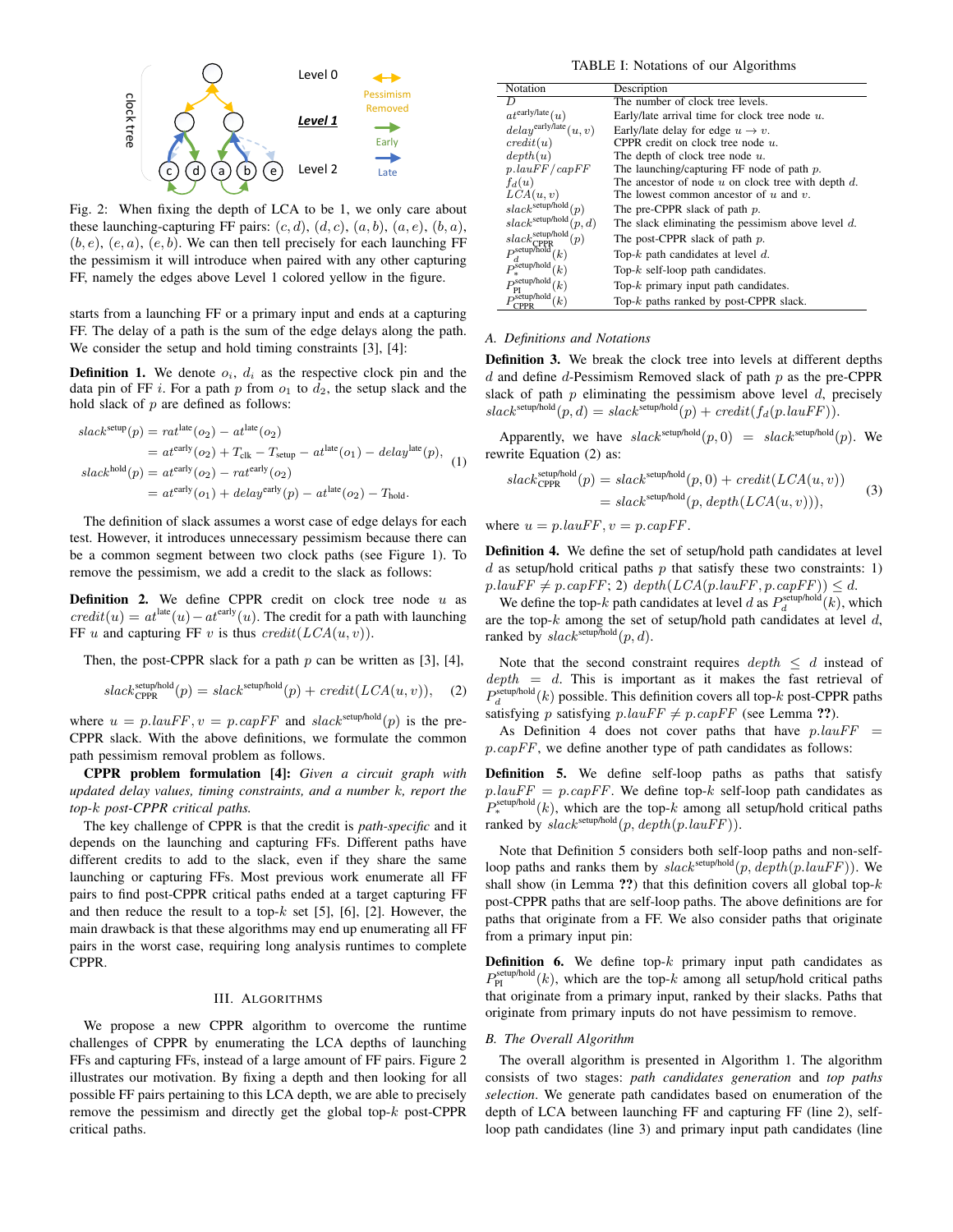

e.g., node x's group is e, node a's group is a, etc. We disallow data Fig. 3: Example of node grouping with  $d = 1$  for hold check. In this case, nodes are grouped using  $f_2(u)$ , forming 5 different groups, paths that connect the same group, i.e., that have  $f_{d+1}(p.lauFF)$  =  $f_{d+1}(p.capFF)$ . Invalid data paths are marked in red. All data paths are labeled with their LCA depths. Each valid data path  $p$  satisfies  $p. \text{la} uFF \neq p. \text{cap} FF$  and LCA depth  $\leq d$ .

4). A total of up to  $k(D + 2)$  path candidates are generated. After that, we select the top- $k$  of all path candidates with smallest post-CPPR slack values (line 6), and output them. We elaborate on the subroutines in more detail and prove the correctness in the following subsections.

| <b>Algorithm 1:</b> $getPostCPPRPaths(k, mode=setup/hold)$                                         |
|----------------------------------------------------------------------------------------------------|
| 1 for $d = 0, 1, 2, , D - 1$ do                                                                    |
| 2 $P_d^{mode}(k) \leftarrow$ getPathsAtLCALevel $(d, k, mode);$                                    |
| $\mathfrak{p}$ , $P_*^{mode}(k) \leftarrow$ getPathsFromSelfLoops(k, mode);                        |
| 4 $P_{\text{PI}}^{mode}(k) \leftarrow \text{getPathsFromPIs}(k, mode);$                            |
| 5 $paths \leftarrow [P_0^{mode}(k), , P_{D-1}^{mode}(k), P_*^{mode}(k), P_{\text{PI}}^{mode}(k)];$ |
| 6 <b>return</b> $P_{\text{CPPR}}^{mode}(k)$ =selectTopPaths( <i>paths, k</i> );                    |

## *C. Generation of the Top-1 Path*

We first propose an efficient algorithm to generate path candidates for  $k = 1$ , including top-1 path candidates at each level (Definition 4), top-1 self-loop path candidate (Definition 5) and top-1 primary input path candidate (Definition 6). This algorithm will generalize to our top- $k$  case. After generating all top-1 path candidates, we can reduce them to the global top-1 path using selectTopPaths.

We introduce a *node grouping* technique to find path candidates at different levels (Definition 4). In Figure 3, we demonstrate how node grouping helps us filter out paths that are not path candidates. When generating path candidates at level  $d$ , we group each node  $u$  satisfying  $depth(u) > d$  by  $f_{d+1}(u)$ . Intuitively, we cut the tree between level d and level  $d + 1$ , and the tree below level  $d + 1$  breaks into pieces which are formed as groups. The path constraints in Definition 4 are equivalent to finding paths that connect two different groups, i.e.  $f_{d+1}(p.lauFF) \neq f_{d+1}(p.capFF).$ 

Algorithm 2 generates top-1 path candidates at level  $d$  (Definition 4) with *node grouping*. The notations are summarized in Table II. We traverse the circuit graph to compute the earliest (latest) arrival time tuples of each pin for hold (setup) constraint. We keep two arrival time tuples,  $at(u)$  and  $at'(u)$ , for each pin u. The  $at'(u)$  serves as a fallback for  $at(u)$  when  $at(u)$  is unavailable due to the node grouping requirement that the capturing FF must have a different group index than the launching FF.

TABLE II: Arrival time tuples on pin  $u$  for Algorithm 2.

| Name                                                                                | Member  | Description                                           |  |  |  |  |
|-------------------------------------------------------------------------------------|---------|-------------------------------------------------------|--|--|--|--|
|                                                                                     | time    | Earliest arrival time                                 |  |  |  |  |
| at(u)                                                                               | from    | The previous node of the earliest path                |  |  |  |  |
|                                                                                     | groupid | The group index of the first node of that path        |  |  |  |  |
|                                                                                     | time.   | Second earliest arrival time with a different groupid |  |  |  |  |
| at'(u)                                                                              | from    | The previous node of that path                        |  |  |  |  |
|                                                                                     | groupid | The group index of the first node of that path        |  |  |  |  |
| Above is for hold check. Replace <i>earliest</i> with <i>latest</i> for setup check |         |                                                       |  |  |  |  |

|                | Above is for hold check. Replace <i>earliest</i> with <i>latest</i> for setup check.                                                                         |
|----------------|--------------------------------------------------------------------------------------------------------------------------------------------------------------|
|                | <b>Algorithm 2:</b> getPathsAtLCALevel( $d$ , $k = 1$ , mode)                                                                                                |
|                | <b>1 for</b> FF clock pin u with $depth(u) > d$ do                                                                                                           |
| $\overline{2}$ | $v \leftarrow$ the Q-pin of u;                                                                                                                               |
| 3              | if $mode = setup$ then                                                                                                                                       |
| 4              | $Q_{-}at \leftarrow at^{\text{late}}(u) + delay^{\text{late}}(u, v) - credit(f_d(u));$                                                                       |
| 5              | else                                                                                                                                                         |
| 6              | $Q_{-}at \leftarrow at^{\text{early}}(u) + delay^{\text{early}}(u, v) + credit(f_d(u));$                                                                     |
| 7              | Update $at(v)$ and $at'(v)$ with $time = Q_at$ , from $=u$ ,                                                                                                 |
|                | $groupid = f_{d+1}(u);$                                                                                                                                      |
|                | <b>s</b> for Circuit pin u in topological order do                                                                                                           |
| 9              | for <i>Edge</i> $u \rightarrow v$ do                                                                                                                         |
| 10             | if mode = setup then $d \leftarrow delay^{\text{late}}(u, v)$ ;                                                                                              |
| 11             | <b>else</b> $d \leftarrow delay^{early}(u, v)$ ;                                                                                                             |
| 12             | Update $at(v)$ and $at'(v)$ with $time = at(u).time + d$ ,                                                                                                   |
|                | $from = u$ , $groupid = at(u)$ .groupid;                                                                                                                     |
| 13             | Update $at(v)$ and $at'(v)$ with $time = at'(u) . time + d$ ,                                                                                                |
|                | from $=u$ , groupid $=$ at'(u).groupid;                                                                                                                      |
|                | 14 for FF clock pin u with $depth(u) > d$ do                                                                                                                 |
| 15             | $v \leftarrow$ the D-pin of u;                                                                                                                               |
| 16             | $T_{\text{setup/hold}} \leftarrow$ the setup/hold constraint value;                                                                                          |
| 17             | if $at(v)$ .groupid = $f_{d+1}(u)$ then $D_{-}at \leftarrow at'(v)$ .time;                                                                                   |
| 18             | else $D_{at} \leftarrow at(v).time;$                                                                                                                         |
| 19             | if $mode = setup$ then                                                                                                                                       |
| 20             | $T_{\text{clk}} \leftarrow \text{clock period};$                                                                                                             |
| 21             | $slack \leftarrow at^{\text{early}}(u) + T_{\text{clk}} - T_{\text{setup}} - D_{\text{}}at;$<br>else $slack \leftarrow D_{at} - (at^{late}(u) + T_{hold})$ ; |
| 22<br>23       | Obtain one path with slack = $slack$ ;                                                                                                                       |
|                |                                                                                                                                                              |
|                | 24 return path with smallest slack;                                                                                                                          |

arrival time arrays (lines 1-7). We offset the arrival time of Qpins by  $credit(f_d(u))$  (lines 4 and 6), because we are interested in  $s \leq s \leq s$ <sup>setup/hold</sup> $(p, d)$ , as Definition 4 required. Then, we propagate the arrival time tuples through a topological order of the pins in the graph (lines 8-13). After that, we compute slacks on each D-pin of FF (lines 14-23). For a FF with clock pin  $u$  and D-pin  $v$ , we are interested in paths that end at  $v$  and start at a Q-pin of another FF, whose clock pins reside in a different group than  $u$ . We find the best of such path using  $at(v)$  and  $at'(v)$  in lines 17-18. Specifically, if  $at(v)$  is a path that originates from a different group, we accept it; if not, we accept the fallback, i.e.,  $at'(v)$ . Finally, we select the path with smallest  $slack<sup>setup/hold</sup>(p, d)$ . This slack value is computed in line 21 and 22, derived from Equation (1), with  $D_{at} = Q_{at}(p.la F) + delay(p).$ 

Algorithm 3 finds self-loop path candidates (Definition 5). As Definition 5 does not limit the range of paths as Definition 4 does, the algorithm is a simplified version of Algorithm 2, where we do not maintain group indices or fallbacks for arrival time tuples. First, we initialize the arrival time for Q-pins (lines 1-7). For self-loop path candidates, we need to rank paths by  $slack^{setup/hold}(p, depth(p.lauFF)),$ so we offset the arrival time of Q-pins by  $\text{credit}(u)$ . Then, we do arrival time propagation (lines 8-12), slack computation (lines 13-21), and finally select the path with smallest slack.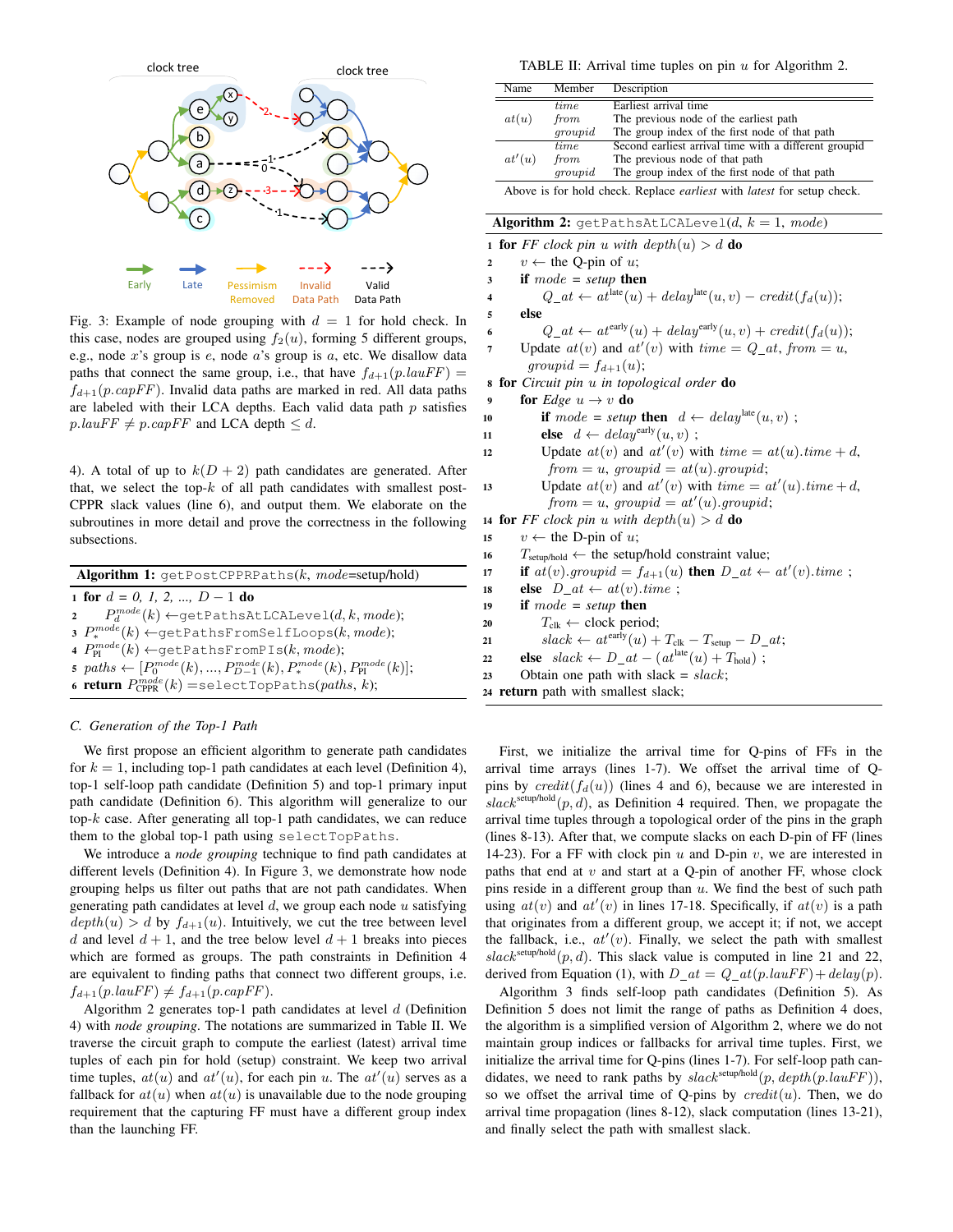|                         | <b>Algorithm 3:</b> $q$ etPathsFromSelfLoops $(k = 1, mode)$                              |
|-------------------------|-------------------------------------------------------------------------------------------|
|                         | 1 for $FF$ clock pin $u$ do                                                               |
| $\overline{2}$          | $v \leftarrow$ the Q-pin of u;                                                            |
| 3                       | if $mode = setup$ then                                                                    |
| $\overline{\mathbf{4}}$ | $Q_{-}at \leftarrow at^{\text{late}}(u) + delay^{\text{late}}(u, v) - credit(u);$         |
| 5                       | else                                                                                      |
| 6                       | $Q_{-}at \leftarrow at^{\text{early}}(u) + delay^{\text{early}}(u, v) + credit(u);$       |
| 7                       | Update $at(v)$ with $time = Q_at$ , from $=u$ ;                                           |
| 8                       | <b>for</b> Circuit pin u in topological order <b>do</b>                                   |
| 9                       | for <i>Edge</i> $u \rightarrow v$ do                                                      |
| 10                      | if mode = setup then $d \leftarrow delay^{\text{late}}(u, v)$ ;                           |
| 11                      | <b>else</b> $d \leftarrow delay^{early}(u, v)$ ;                                          |
| 12                      | Update $at(v)$ with $time = at(u).time + d$ , from = u;                                   |
|                         | 13 for $FF$ clock pin $u$ do                                                              |
| 14                      | $v \leftarrow$ the D-pin of u;                                                            |
| 15                      | $T_{\text{setup/hold}} \leftarrow$ the setup/hold constraint value;                       |
| 16                      | if $mode = setup$ then                                                                    |
| 17                      | $T_{\text{clk}} \leftarrow$ clock period;                                                 |
| 18                      | $slack \leftarrow at^{\text{early}}(u) + T_{\text{clk}} - T_{\text{setup}} - at(v).time;$ |
| 19                      | else                                                                                      |
| 20                      | $slack \leftarrow at(v).time - (at^{\text{late}}(u) + T_{\text{hold}});$                  |
| 21                      | Obtain one path with slack = $slack$ ;                                                    |
|                         | 22 <b>return</b> path with smallest slack;                                                |
|                         |                                                                                           |
|                         |                                                                                           |

<sup>1</sup> for *Primary input pin* u do

- 2 PI\_at  $\leftarrow$  the early/late arrival time of u for mode=hold/setup;
- 3 Update  $at(u)$  and  $at'(u)$  with  $time = PI_{at}$ ,  $from = N/A$ ,  $groupid = N/A$ ;

Algorithm 4: getPathsFromPIs( $k = 1$ , mode)

- 4 Propagate  $at(u)$  for circuit pin u in topological order, same as Algorithm 3 line 8-12;
- <sup>5</sup> Obtain paths at FF clock pins, same as Algorithm 3 line 13-21;
- <sup>6</sup> return path with smallest slack;

Algorithm 4 finds primary input path candidates (Definition 6). This algorithm is similar to Algorithm 3, except that we initialize the arrival time of primary inputs in lines 1-3 rather than the arrival time of Qpins. There are no common paths in primary input path candidates, so this time we do not offset the arrival time.

# *D. Generation of Top-*k *Paths*

We now present our algorithm for generating the top- $k$  path candidates where  $k > 1$ . We extend our algorithm for  $k = 1$  to support generating  $k$  path candidates. We represent a path implicitly using a list of deviation edges, and generate paths progressively from previous paths, inspired by [2]. We demonstrate the idea of deviation edges in Figure 4. Adding a deviation edge to a path will increase its slack, and we compute the amount of increase using fallbacks provided by our arrival time tuples. For brevity, we define:

$$
at_{\text{auto}}(u, gid) = \begin{cases} at(u), & at(u).groupid \neq gid, \\ at'(u), & at(u).groupid = gid. \end{cases}
$$

The algorithm for generating top- $k$  path candidates at level  $d$  is presented in Algorithm 5. First, the arrival time arrays  $at(u)$  and  $at'(u)$  are computed in the same way as Algorithm 2. Then, paths with the smallest slack on each capturing FF are pushed into a minmax-heap (lines 3-7), with computed slacks the same as Algorithm 2. After that, we repeatedly pop a path with minimal slack from the min-max-heap, output it, and then push all its deviations into heap

| <b>Algorithm 5:</b> $q$ etPathsAtLCALevel $(d, k, mode)$                |
|-------------------------------------------------------------------------|
| 1 Compute and propagate arrival time tuples, same as Algorithm          |
| 2 lines $1-13$ ;                                                        |
| 2 $H \leftarrow$ new Min-Max-Heap of paths ranked by p.slack;           |
| <b>3 for</b> FF clock pin u with $depth(u) > d$ do                      |
| $v \leftarrow$ the D-pin of u;<br>4                                     |
| $constraint \leftarrow$ the setup/hold constraint value;<br>5           |
| Compute smallest slack at $v$ , same as Algorithm 2 lines<br>6          |
| $17-22$ ;                                                               |
| Push one path p into H with $p.\text{slack} = \text{slack}$ ,<br>7      |
| $p.groupid = f_d(u), p.pos = v, p.devlist = [];$                        |
| s for $i = 1$ to k do                                                   |
| $p \leftarrow$ pop path with smallest slack from H;<br>$\boldsymbol{9}$ |
| Output path $p$ as <i>i</i> -th smallest slack path candidate;<br>10    |
| $u \leftarrow p.pos;$<br>11                                             |
| while $u$ is not a clock tree node $\bf{do}$<br>12                      |
| $from \leftarrow at_{\text{auto}}(u, p, groupid).from;$<br>13           |
| <b>for</b> edge $w \rightarrow u$ where $w \neq$ from <b>do</b><br>14   |
| if $mode = setup$ then<br>15                                            |
| $cost \leftarrow at_{\text{auto}}(u, p, qroupid).time$<br>16            |
| $at_{\text{auto}}(w, p, groupid).time - delay^{\text{late}}(w, u);$     |
| else<br>17                                                              |
| $cost \leftarrow at_{\text{auto}}(w, p, qroupid).time +$<br>18          |
| $delay^{\text{early}}(w, u) - at_{\text{auto}}(u, p.groupid).time;$     |
| Push one path $p'$ into H with<br>19                                    |
| $p'.slack = p. slack + cost,$                                           |
| $p'.groupid = p.groupid, p'.pos = w,$                                   |
| $p'.\text{devlist} = p.\text{devlist} + [w \rightarrow u];$             |
| $u \leftarrow from;$<br>20                                              |



Fig. 4: Illustration of deviation edge and its effect. Assume the shortest path to z' is  $CLK \rightarrow y, y \rightarrow m, m \rightarrow n, n \rightarrow p, p \rightarrow z'$ . Deviation happens when we choose to go to  $p$  from another direction  $r$ , and the deviation edge is  $r \to p$  that replaces  $n \to p$  in the original path. In the example, we can go from a launching FF to  $r$  by two paths. When node grouping is used, we do not consider the one tagged "bad path" because it originates from  $d$  which is in the same group as the capturing FF  $z'$ .

again (lines 8-20). We enumerate deviations by traversing backwards on the path (the loop at line 12), and enumerate all incoming edges for nodes on the path (the loop at line 14). For each deviation edge, we compute its *cost* by equations at line 16 and 18. This cost is always non-negative, because we are deviating from a more pessimistic path to a less pessimistic one by introducing a suboptimal edge. The resulting deviated path is pushed back to the heap and the loop continues.

The algorithm for generating top- $k$  self-loop path candidates and top- $k$  primary input path candidates is similar to Algorithm 5, except that we do not add constraints to the group of nodes. Specifically, we replace the occurrence of  $at_{\text{auto}}(u, gid)$  by  $at(u)$  and discard gid. All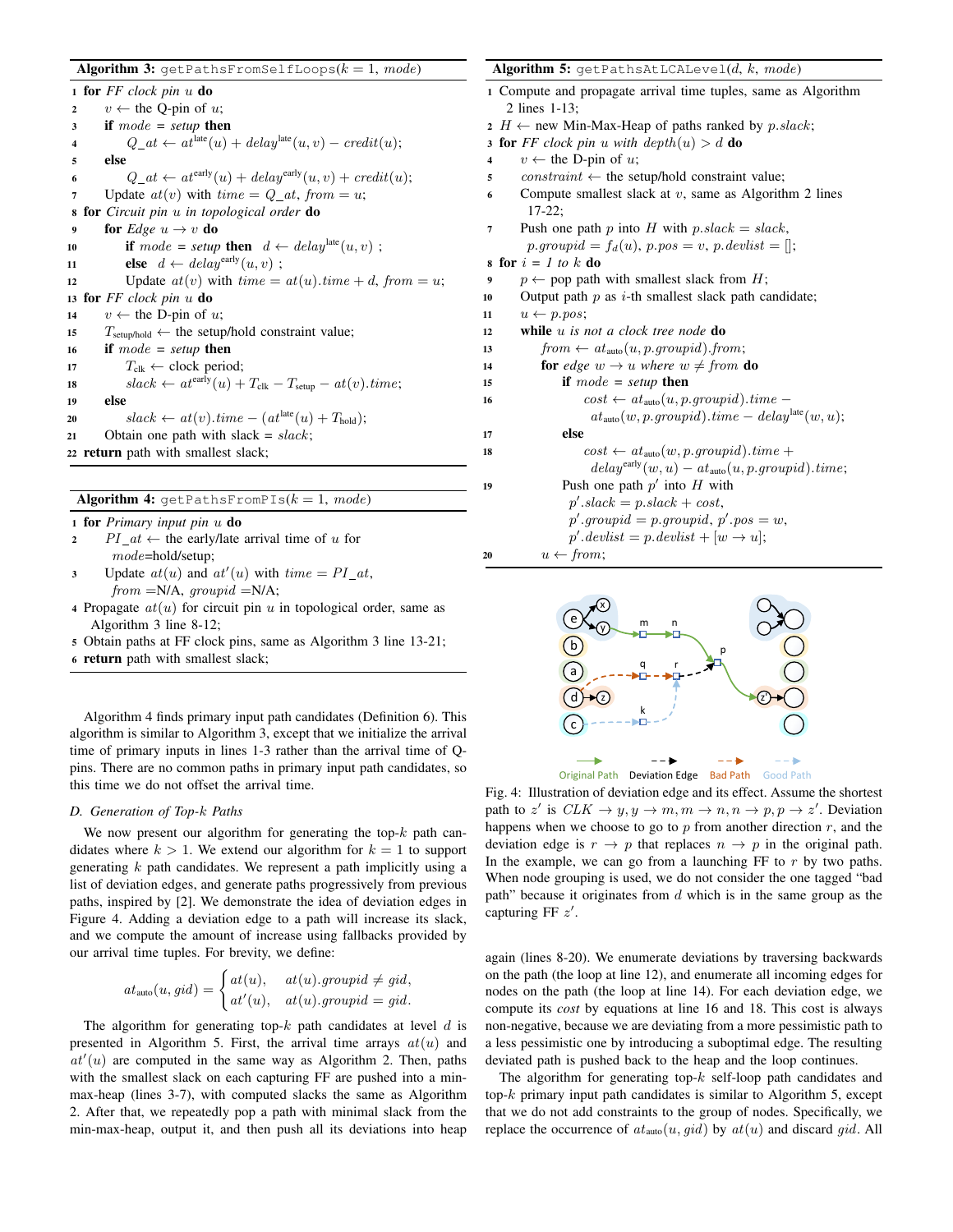## Algorithm 6: selectTopPaths( $paths, k$ )

**1**  $[P_0^{mode}(k), ..., P_{D-1}^{mode}(k), P_{*}^{mode}(k), P_{PI}^{mode}(k)]$  ← paths;  $2 H \leftarrow$  new Min-Max-Heap of paths ranked by  $p\_slack$ ; <sup>3</sup> for d *= 0, 1, 2, ...,* D − 1 do **4 for** path p in  $P_d^{mode}(k)$  **do** 5 if  $depth(LCA(p.lauFF, p.capFF)) = d$  then 6 Push  $p$  into  $H$ ; 7 for *path* p in  $P_*^{mode}(k)$  do **8** if  $p\text{.}lauFF = p\text{.}capFF$  then Push  $p$  into  $H$ ; 10 for *path* p in  $P_P^{mode}(k)$  do 11 Push  $p$  into  $H$ ; 12 return top- $k$  paths in  $H$ ;

other code for maintaining the heap and generating deviated paths is the same.

After getting all path candidates, we reduce them to the global top $k$  paths using Algorithm 6. We get paths with LCA depth  $d$  from  $P_d^{mode}(k)$ , self-loop paths from  $P_*^{mode}(k)$ , and primary-input paths from  $P_{\rm PI}^{mode}(k)$ . We discard other path candidates that are not used (lines 5 and 8). We push the paths into a heap and finally extract the top- $k$  among them.

## *E. Parallelization*

The main Algorithm 1 calls procedures getPathsAtLCALevel, getPathsFromSelfLoops, and getPathsFromPIs for a total of  $D + 2$  times. Each time we perform an iteration on the graph. The iterations are independent of each other and hence we can perform parallel iterations with  $T$  threads. The select TopPaths procedure can run iteratively, in which each thread locks and updates the global heap once it finishes one call. The majority of runtime lies in the calls to getPathsAtLCALevel, getPathsFromSelfLoops, and getPathsFromPIs, while the runtime of iterative top path selection is negligible. Thus, our algorithm is highly parellelizable.

## *F. Correctness and Complexity*

Due to page limit, we only show our main theorems. We recommend readers to check our lemmas and detailed proof at this  $link<sup>1</sup>$ .

For correctness, we have the following theorem:

Theorem. *With all the path candidates,* selectTopPaths *(Algorithm 6) correctly selects and returns global top-*k *paths ranked by their post-CPPR slacks.*

For time and space complexity, we have the following theorem:

**Theorem.** Algorithm 1 runs in  $O(nD)$  time complexity for  $k = 1$ , and  $O(nDk \log k)$  *for*  $k > 1$ *. The space complexity is*  $O(T(n+k) + kp)$ *for*  $T$  *threads, and*  $p < n$  *denotes the average length of critical paths.* 

## IV. EXPERIMENTAL RESULTS

We implemented our algorithm in C++ and evaluated the performance of our algorithm on a 64-bit Linux machine with 40 cores Intel Xeon CPU at 2.20 GHz and 960 GB memory. We conducted experiments on large industrial designs from TAU contests [3], [4], and their statistics are shown in Table III. The levels of the clock trees are about 100 in all benchmarks,  $300-1700\times$  smaller than the number of FFs.

We compare our approach with three state-of-the-art timers: an open-source tool (OpenTimer [2]), and the TAU 2014 contest winners (HappyTimer [6] and iTimerC [5]). Since HappyTimer and iTimerC

TABLE III: Benchmark statistics.

| <b>Benchmark</b>        | #Edges  | #FFS   | D   | #FFs/D  | FF connectivity |
|-------------------------|---------|--------|-----|---------|-----------------|
| vga lcdv2               | 449651  | 25091  | 56  | 448.05  | 28.55           |
| Combo4v2                | 778638  | 26760  | 82  | 326.34  | 37.93           |
| Combo5v2                | 2051804 | 39525  | 91  | 434.34  | 22.34           |
| Combo6v2                | 3577926 | 64133  | 101 | 634.98  | 37.11           |
| Combo7v2                | 2817561 | 54784  | 96  | 570.67  | 32.81           |
| netcard iccad           | 3999174 | 97831  | 75  | 1304.41 | 196.42          |
| leon <sub>2</sub> iccad | 4328255 | 149381 | 85  | 1757.42 | 1245.44         |
| leon3mp iccad           | 3376832 | 108839 | 75  | 1451.19 | 489.06          |
|                         |         |        |     |         |                 |

are not open-source, we acquired their executables directly from the authors. We do not compare with commercial tools because of different application scopes. Our scope targets a standalone research environment, but commercial tools need to deal with many other components in the closure flow even though many of them may not be directly related to CPPR. It is very difficult to come up with a fair comparison for the CPPR problem itself. Indeed, OpenTimer [2] has reported significant speedup over commercial tools. Table IV lists the overall performance comparison. We measure the runtime and memory consumption on computing the global top- $k$  post-CPPR slacks on the designs listed in Table III where  $k=1$ , 100, 10K, for both setup and hold tests. We tested our timer for both 1 and 8 threads, as it starts saturating at 8 threads. OpenTimer and iTimerC are tested using 8 threads. HappyTimer is tested using 1 thread because it does not support multi-threading. We did not include accuracy metrics because our proposed algorithm generates full accuracy results.

Our timer is faster than all baseline timers by at least  $2.41 \times$ . The largest speedup of our timer with 8 threads is  $96.28 \times$  compared to OpenTimer,  $217.51 \times$  compared to HappyTimer, and  $87.46 \times$  compared to iTimerC. Our timer with a single thread can achieve up to  $89.01 \times$ speedup ( $Combo4v2$ , k=10K) compared to HappyTimer. The average speedup ratios (baseline over ours), for  $k=1$  are 22.69, 20.83, and 3.28 compared to OpenTimer, HappyTimer, and iTimerC respectively. The ratios for  $k=10$ K are 51.80, 135.21, and 36.47, respectively. The large runtime gains come from the fundamental difference of the time complexity. All baselines can end up with enumerating all pairs of FFs (#FFs in Table III), while our algorithm depends only on the depth of the clock tree (D in Table III), which is 300-1700 $\times$  smaller. These results demonstrate the effectiveness and efficiencies of our algorithm to reduce the long runtimes of CPPR.

For memory consumption, OpenTimer uses up to  $22.57\times$  more memory than our timer. Although we use more memory than Open-Timer when  $k \le 100$ , our timer with 1 thread already outperforms OpenTimer up to  $33.37 \times$  (leon2, k=10K) with very little memory overhead.

HappyTimer and iTimerC adopt design-specific pruning heuristics and achieve good performance on designs (e.g., vga\_lcdv2, leon3mp) with small  $k$ , but they do not scale well to large  $k$ . For example, HappyTimer leverages the sparsity of the connection between launching and capturing FFs for pruning, but such an assumption fails at designs with high "FF connectivity" (defined as the average number of capturing FFs that can be reached from each launching FF). As a result, it becomes extremely slow and memory-intensive on large designs such as leon2 in Table III.

Figure 5 draws the runtime and memory consumption versus  $k$ , the number of post-CPPR critical paths requested. Our algorithm runs very fast for all number of paths, while the runtime of iTimerC rises rapidly when  $k$  increases from 1K to 10K. Meanwhile, our algorithm has a steady memory consumption regardless of  $k$ , while the memory usage of OpenTimer and iTimerC explode when  $k$  is large. We attribute the decent scalability over  $k$  to the elimination of FF enumeration and the progressive path generation.

<sup>1</sup>https://guozz.cn/publication/cpprdac-21/proof.pdf